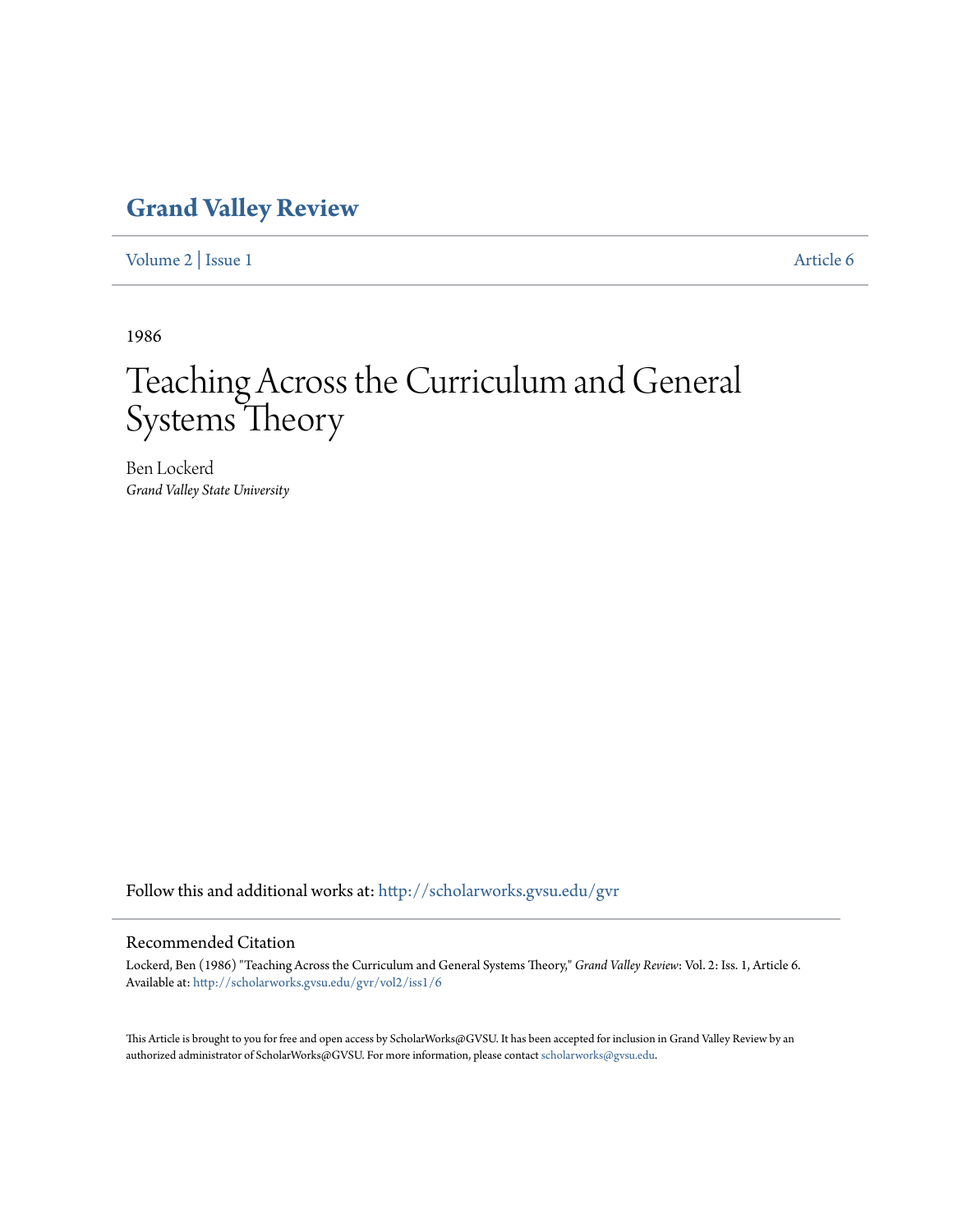BEN LOCKERD

## **Teaching Across the Curriculum and General Systems Theory**

In my undergraduate days I was uncertain whether to aim at becoming a doctor of medicine or of philosophy, and in my desire to be both, I frequently saw one being transformed into the other. When I learned in a quantitative chemistry course that crystals forming in a solution continue to both lose and gain molecules until they reach a critical size, after which they no longer dissolve but only grow, this natural law struck me as being analogous to the law of human nature asserted by G. I. Gurdjieff, who said that a point was reached in the development of higher consciousness at which the self no longer both declined and grew but crystalized so that it never again could be lost. It was striking to discover that a psychic law put forth by a Sufi mystic corresponded so perfectly to a physical law demonstrated by empirical chemistry. The most interesting area of biology seemed to me developmental biology, and the most exciting figure in that field was Hans Driesch, who demonstrated that if the two blastomeres of a cleaving sea urchin egg are separated each will turn into a complete (though small) sea urchin. In contemplating the mysterious process by which one cell can either become half of an organism (when the two blastomeres remain together) or a whole organism (when they are separated), Driesch eventually turned philosopher and joined Aristotle in positing an entelechy, an immaterial guiding force giving form to matter. Just as it becomes impossible to say whether certain subcellular organelles are living or not, so the dividing line between scientist and philosopher becomes blurred when certain basic questions are asked.

Non-empirical thinking occurs not only in biology but in the more mathematical "hard" sciences. Perhaps the best example is the famous story of the chemist August Kekule, who is said to have discovered the structural model of the benzene ring in a dream. This story nicely illustrates the importance of intuition and analogical thinking in scientific inquiry.

As I was oscillating between biology and literature, my brother was firmly resolved on engineering, which is so practical in its orientation as scarcely to be scientific at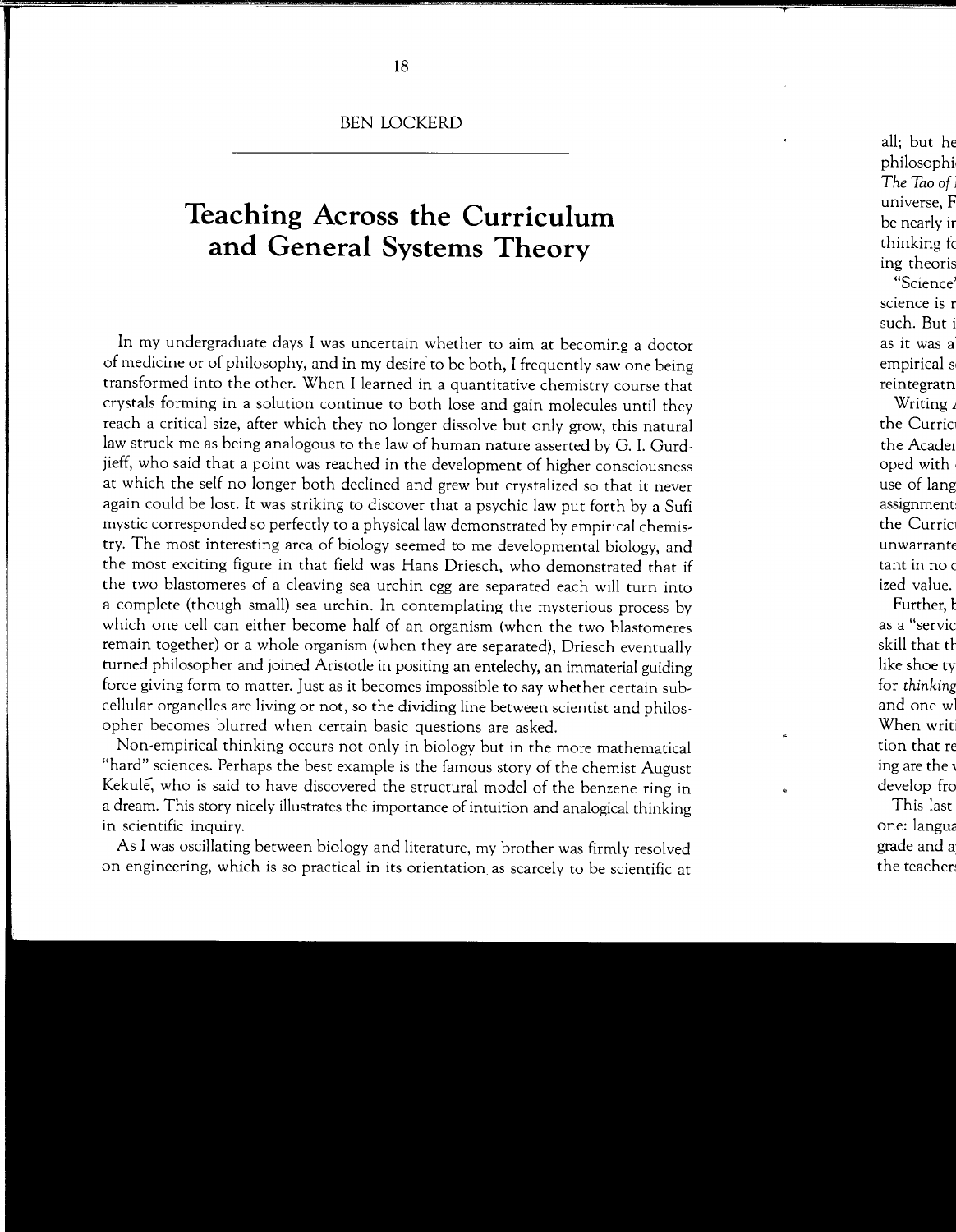all; but he heard Buckminster Fuller speak and became deeply interested in the philosophical implications of modern knowledge of the natural world, delving into *The Tao of Physics* and other such integrative studies. In his writing about the physical universe, Fuller uses analogies and creates new words to such an extent that it would be nearly impossible to categorize his work as either literary or scientific. In this, Fuller's thinking follows that of Ludwig von Bertalanffy, whom he acknowledged as a leading theorist, and whose General Systems Theory is the subject of this paper.

"Science" and "philosophy" may never again be synonymous, as they once were; science is now experimental more than speculative and has proven its usefulness as such. But it seems that science has begun rediscovering its philosophical roots even as it was about to sever them forever, and it is in the attempt to understand how empirical science is rooted in philosophical tradition that we may see some hope of reintegratng the scattered, overspecialized disciplines of the modern university.

Writing Across the Curriculum and the more inclusive concept, Language Across the Curriculum, may have as their deeper and less conscious value the reunion of the Academy. Of course, programs that come under these headings have been developed with other purposes in mind. First of all, they aim at improving our students' use of language by encouraging teachers in disciplines other than English to make assignments that involve writing and speaking. English teachers also see Writing Across the Curriculum programs as a way of taking from our shoulders what we view as unwarranted responsibility for students' language proficiency: if "English" is important in no other classes but English class, students will see it as being of limited, specialized value.

Further, by sharing the responsibility for teaching language use, we resist being defined as a "service" department in the sense of a department existing only to teach a basic skill that then can be used unconsciously in the rest of the student's career - rather like shoe tying or driving a car. We define "English" instead as a medium or discipline for *thinking*, for teaching and learning - a discipline never perfected or perfectable, and one which cannot achieve the purpose we set for it when used unconsciously. When writing is used in those other courses, it should not only be on the assumption that remediation is needed but with the understanding that writing and speaking are the ways in which we clarify our thinking about any subject  $-$  that all disciplines develop from this discipline.

This last reason for Writing Across the Curriculum begins to contradict the first one: language arts cease to be seen as basic skills students did not get in the fourth grade and appear as the basic medium of higher education, the medium through which the teachers themselves continue to think and teach and learn. Language is therefore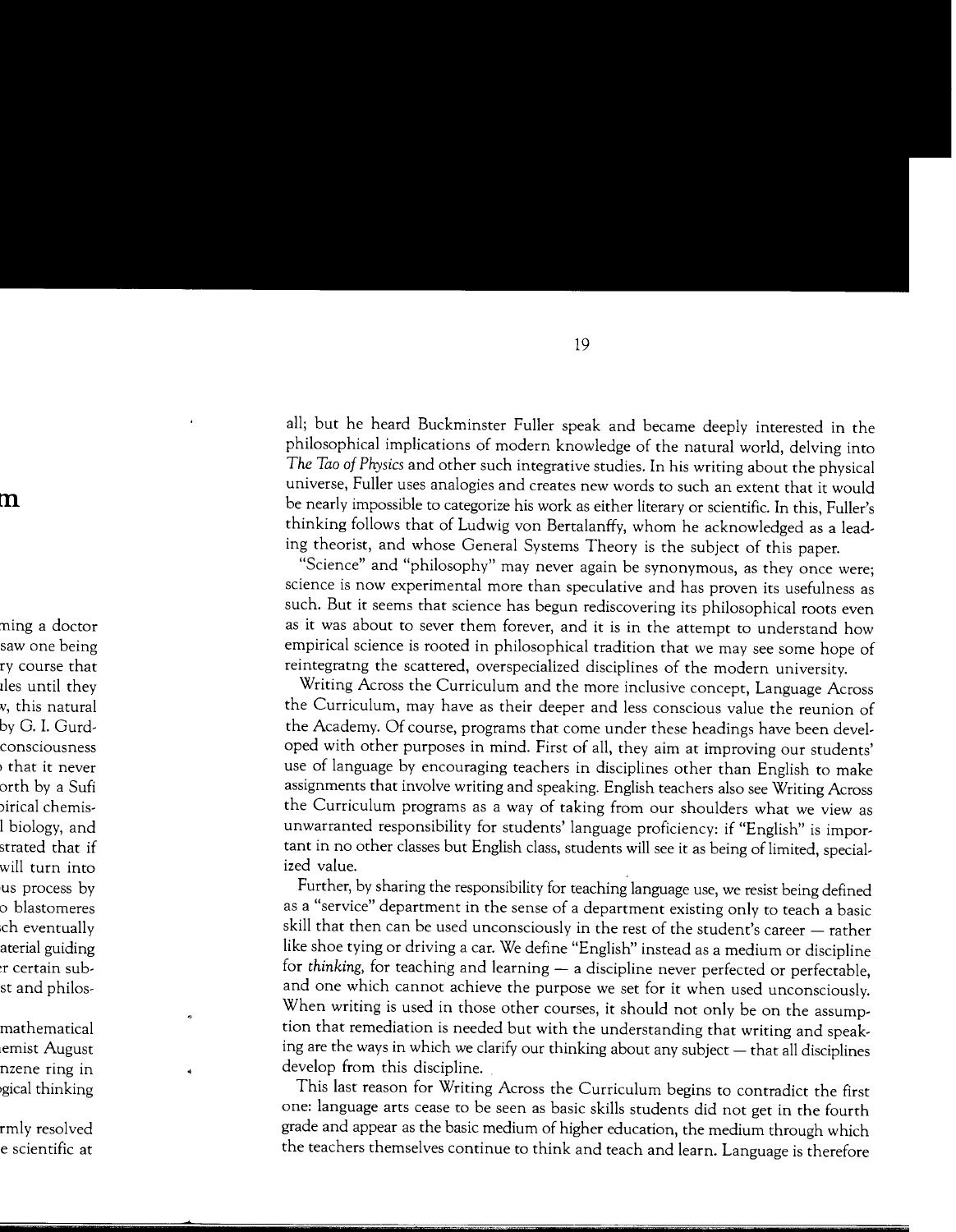a unifying element in all the academic disciplines. It seems a short and natural leap from this point of view to the one I am proposing. It is really only a reversal of perspective to go from the aim of remediation to that of integrating the Academy. While there is no question that remediation must remain an important goal of such programs, it makes a great difference to think of using language study as a way of integrating the entire curriculum rather than thinking of using the entire curriculum to implement language study.

A philosophical foundation for further development of this interdisciplinary purpose may be found in the General Systems Theory of Ludwig von Bertalanffy. Of course other writers have worked on the problem of reintegrating the disparate fields of study - Alfred North Whitehead and Michael Polanyi, for example. Perhaps I choose von Bertalanffy because he came to this problem from developmental biology and I have some familiarity with that field. Also, as will appear, von Bertalanffy considers symbolic language the essential implement for increasing knowledge in any field, which supports the contention that Writing Across the Curriculum is not only one way of integrating the curriculum but the natural way of doing so.

Von Bertalanffy realized the interdisciplinary ideal to a remarkable degree in his own career. Early on, he made a conscious choice between biology and philosophy, with the intention of integrating the two, no matter which he began with. In fact, though he chose to take up biology as his area of specialization, one of his early essays was on Nicholas of Cusa.

Though he once belonged to a group dedicated to reducing all of biology to physical and chemical explanations, von Bertalanffy's entire approach repudiates the mechanist, or positivist, philosophy, while likewise rejecting the teleological vitalist approach instituted by. Aristotle and still current in the ideas of Driesch, Teilhard de Chardin and others. Von Bertalanffy argued that physical laws could explain nonliving, "closed" systems but not living, "open" systems, which he saw as actively responding to the environment rather than merely reacting. One manifestation of the active nature of living systems is what von Bertalanffy called "equifinality;' the ability of an organism to reach a goal by alternate means if one way is blocked. Driesch's experiment with sea urchin embryos demonstrates equifinality, as does the ability of many amphibians to regenerate lost limbs.1

The general principle that living systems are not fully explainable by properties of closed systems rests on von Bertalanffy's observation that the world is structured as a hierarchy in which there is a newly "emergent" property at each new level that is not derivable from the properties of the level below it. This is an extension of the Aristotelian dictum that the whole is greater than the sum of its parts. In von Ber-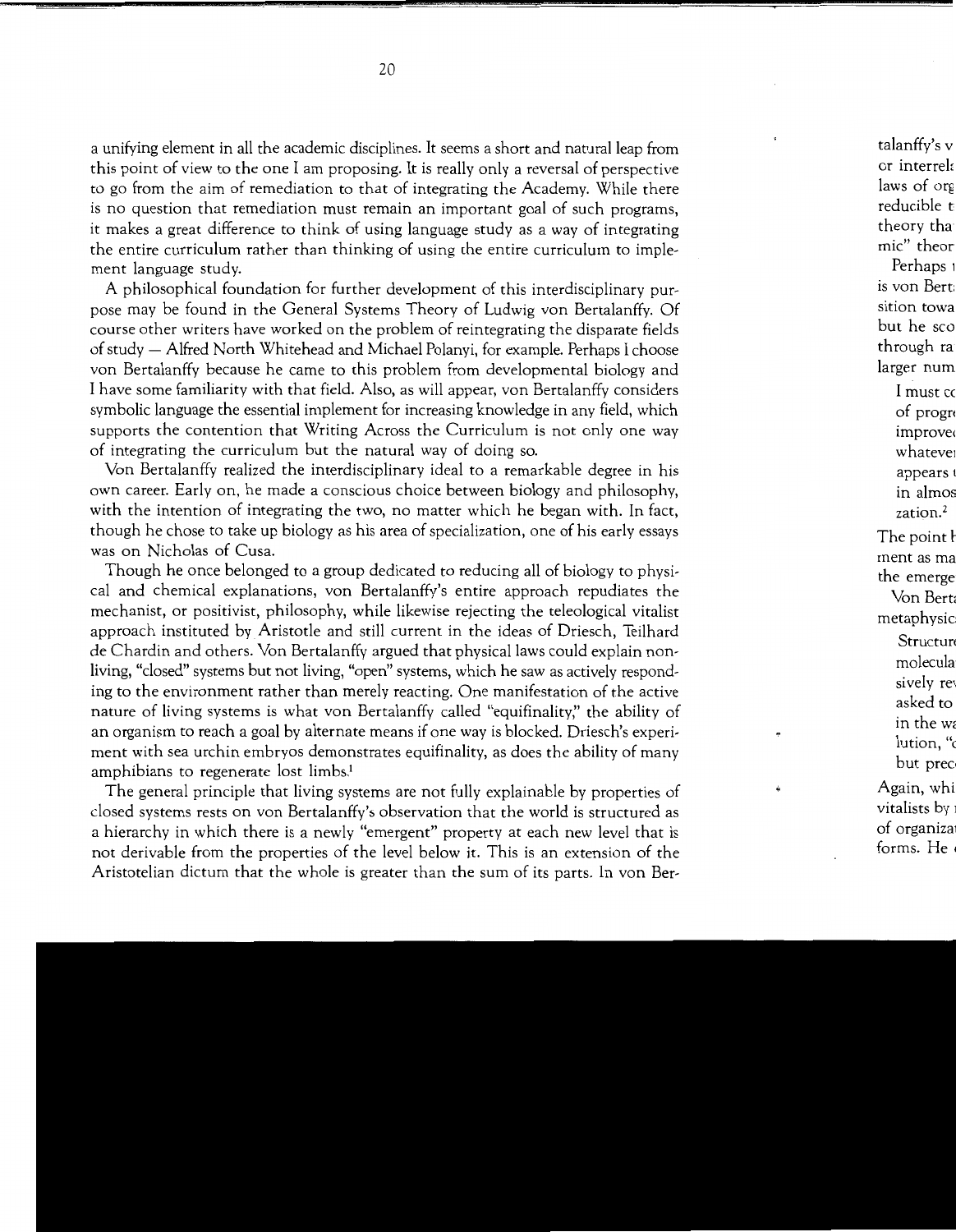talanffy's view, the emergent properties of a higher system arise from the organization or interrelation of the parts rather than from a guiding entelechy, and the general laws of organization are held to be discoverable scientifically, though they are not reducible to chemical and physical laws. This principle leads, then, to a biological theory that is neither mechanist nor vitalist: von Bertalanffy called it the "organismic" theory.

Perhaps the most striking and important application of the organismic approach is von Bertalanffy's position on evolutionary theory. He acknowledges that "the transition toward higher forms of life on earth in geological history is an empirical fact;' but he scorns the generally accepted explanation that this evolution came about through random mutations and "differential reproduction" (that is, the survival of larger numbers of mutants particularly well adapted to a given environment):

I must confess that I do not see a scintilla of evidence that evolution in the sense of progression from less to more complex organisms has anything to do with improved adaptation, selective advantage, largest production of offspring, or in whatever way the Darwinian concept is couched. Adaptation to environment appears to be possible at any level of organization, as is testified by the presence, in almost any environment, of organisms belonging to many levels of organization.2

The point here is that bacteria or insects or reptiles are as well adapted to the environment as mammals - perhaps better - so the idea of better adaptation will not explain the emergence of higher levels of organization.

Von Bertalanffy turns the tables (perhaps too neatly) on the scientists who renounce metaphysics when he writes,

Structure and formation of physical entities at any level - atoms, molecules, highmolecular compounds, crystals, nucleic acids, etc. - follow laws which are progressively revealed by the respective branches of science. Beyond this level, we are asked to believe, there are no "laws of nature" any more, but only chance events in the way of "errors" appearing in the genetic code, and "opportunism" of evolution, "outer-directed" by environment. This is not objectively founded science, but preconceived metaphysics. *(Robots, Men and Minds,* 84-5)

Again, while exposing the positivist bias, von Bertalanffy divorces himself from the vitalists by maintaining that there must, in fact, be *natural* laws of open systems (laws of organization rather than of physics) which bring about the emergence of higher forms. He concludes a brief sketch of his thinking on this subject,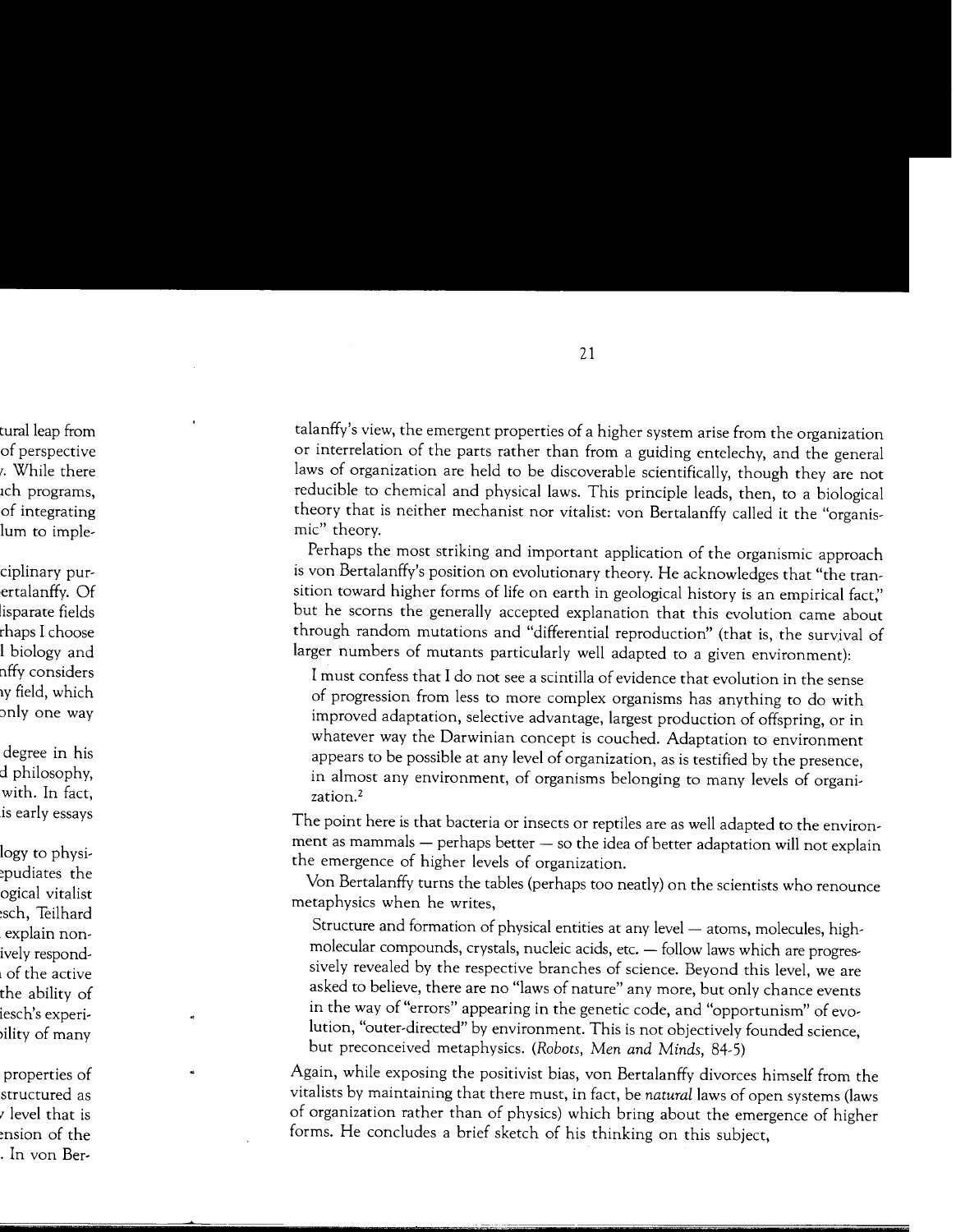It appears, therefore, highly probable that present evolutionary theory is only a partial aspect. Instead of the empty claim that everything is maintained by random mutation and selection  $-$  of what I called the Tibetan prayer wheel of selectionism  $\ldots$  - there is a wealth of researchable and fascinating problems which, we believe, will open new perspectives and bring evolution into the framework of organismic and systems thinking. *(Robots,* 86)

According to this point of view, emergence of higher organisms can be neither completely accidental nor completely purposive: thus von Bertalanffy finds a delicate balance between two opposed philosophies of science.

But by this time the patient and curious reader may be concerned to know what these biological matters have to do with Writing Across the Curriculum. Besides introducing the origin of General Systems Theory, my aim here is to point up the degree to which modern science remains, consciously or unconsciously, philosophical. Von Bertalanffy is one among many to have emphasized this insight. It is ironic, he points out, that many biologists insist on attempting to reduce their explanations to physical principles when physics has itself abandoned the Newtonian model (Davidson, 98-9; von Bertalanffy, *Robots,* 96). And he carefully insists that no science, no matter how empirical its orientation, avoids all philosophical presuppositions: in fact, empiricism itself is such a presupposition. Modern physics, through the theory of relativity, quantum theory, the Heisenberg principle of indeterminacy, etc., has turned back into metaphysics, and that may be the full circle capable of reintegrating the Academy.

His opposition to the mechanistic approach in biology led von Bertalanffy to condemn it even more heartily in its appearance in psychology, a field he explored with Dr. Karl Menninger and others. Insisting that both Freudian thinking and behaviorism were reductionist, and fairly sneering at Desmond Morris's popularization of the "naked ape" idea, von Bertalanffy searched for the characteristic that would sufficiently mark mankind's categorical difference from even the highest animals. The decisive factor, he concluded, was our creation of symbols, and he later discovered that his thinking on this point had virtually coincided with that of Ernst Cassirer, Suzanne Langer and others *(Robots,* 22). Though von Bertalanffy never, to my limited knowledge, mentions the teaching of English (except obliquely when pointing out that a false understanding of our egalitarian ideal has led us to produce students who are not even competent in their native tongue), it is in this all-important area of symbolism that English departments naturally take a leading role: it is the English professor's particular business. to make students aware that human thought and language depend on our ability to create symbols.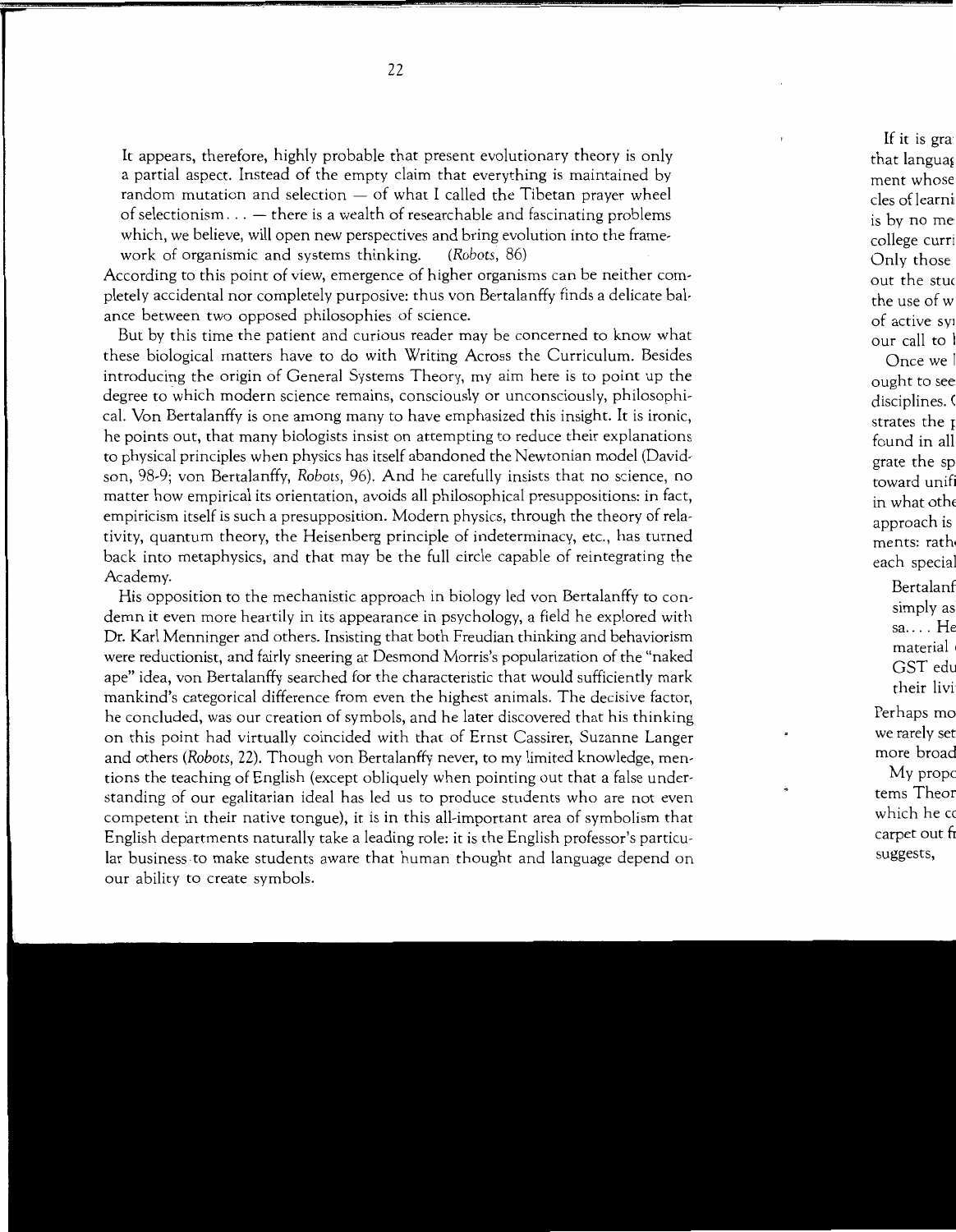If it is granted that real thinking is always symbolic (or analogical) thinking, and that language is the primary medium of symbolic thinking, then any college department whose aim is real thinking would consider writing and speaking primary vehicles of learning. Of course, the quest for real thinking, genuine discovery of knowledge, is by no means a given in every college department, for many subjects included in college curricula today are strictly technical in orientation, or are treated that way. Only those departments whose members seek to *educate* their students - to draw out the students' own ability to create ideas  $-$  can be allied with one another by the use of writing. In a way, then, unifying the curriculum through the common aim of active symbolic thinking means reawakening in all of us our love of wisdom  $$ our call to be doctors of philosophy, no matter what discipline we specialize in.

Once we become more conscious of our common aim and common medium, we ought to see the same issues and concerns appearing in different forms in the various disciplines. General Systems Theory prescribes an interdisciplinary study that demonstrates the principle of "isomorphism;' which states that the same patterns will be found in all content areas *(Robots,* 63). Von Bertalanffy explicitly proposes to reintegrate the specialized academic fields: "In education, such concepts may contribute toward unification of knowledge, permitting us to perceive a grand plan or structure in what otherwise are different and divergent specialties .. *:• (Robots,* 114). Such a holistic approach is not achieved, von Bertalanffy pointed out, by general education requirements: rather, an interdisciplinary approach would have to be taken by teachers of each specialized course. As Mark Davidson explains,

Bertalanffy maintained that academic overspecialization cannot be overcome by simply asking science students to take some courses in humanities, and vice versa .... He advocated instead that educators prepare interdisciplinary courses from material carefully selected to highlight integrative *principles.* For Bertalanffy, a GST educational policy would produce professionals who, though they make their living as specialists, view the world as generalists. (Davidson, 187)

Perhaps most college teachers think of themselves as pursuing some such ideal, but we rarely set up structures to foster that pursuit. Writing Across the Curriculum, viewed more broadly as teaching across the curriculum, may be such a structure.

My proposal may startle few of those who hear it, for something like General Systems Theory is simply in the air, and has been for some time. In a recent essay in which he considers what a truly new rhetoric might be (implicitly pulling the magic carpet out from under those who claim to be new rhetoricians), Professor Jim W. Corder suggests,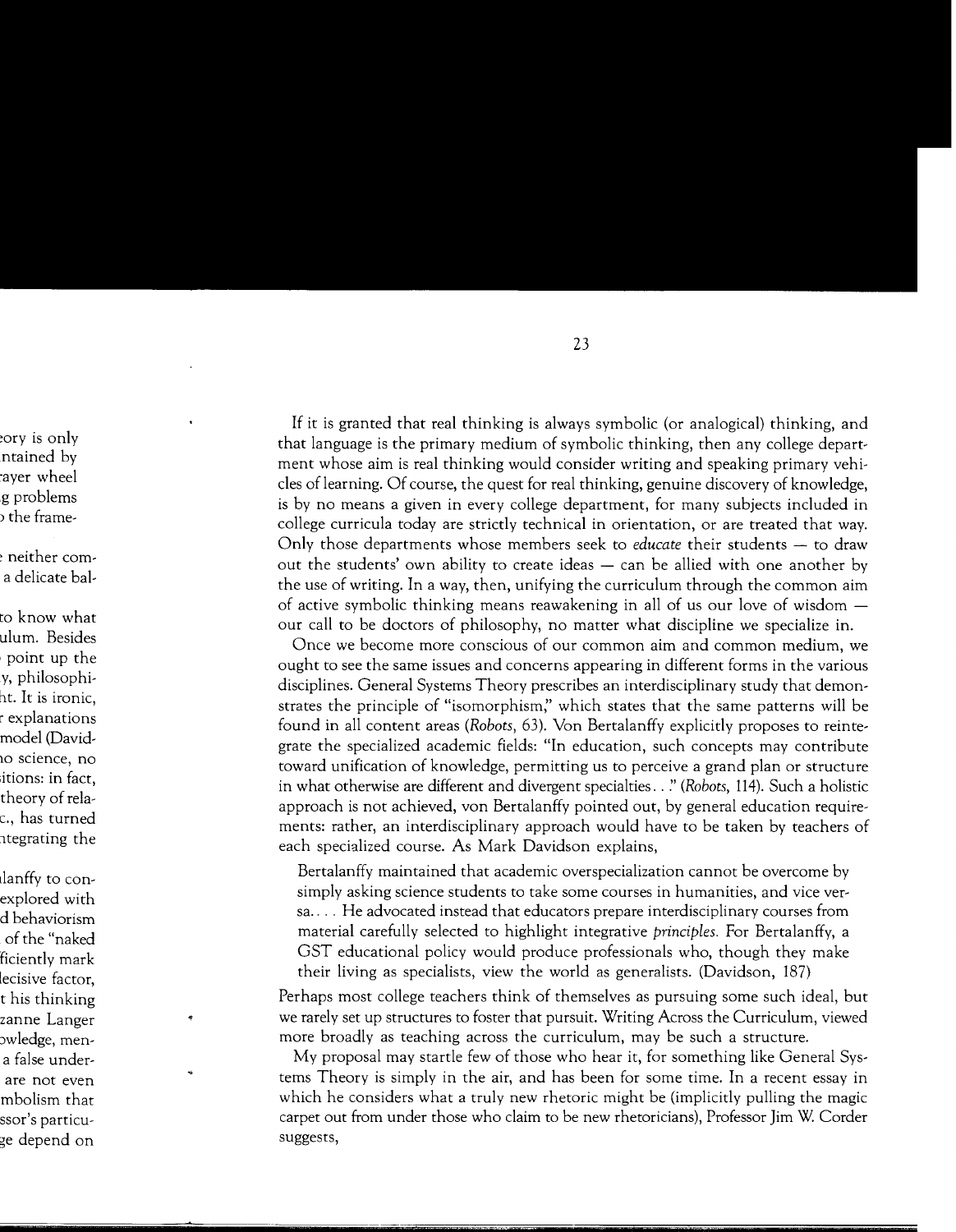We have not yet seriously begun to explore rhetoric as a portal to other fields. Rhetoric may not be able to do for other fields what their own methodologies have not done, but rhetoric can help us see things in other fields in new ways, and when we see in new ways, we may think in new thoughts.<sup>3</sup>

Writing Across the Curriculum programs, if viewed from this perspective, can be a structure for exploring "rhetoric as a portal for other fields;' and I take it that by "rhetoric" Professor Corder means something closely related to von Bertalanffy's "symbolism;' the creation of new ideas in necessary conjunction with the invention of new forms to contain and express those ideas. Rhetoric may be a sub-category of the more general notion of symbolic thinking, but it is the category most important to all disciplines except the fine arts and mathematics, and it is, of course, the special study of the English teacher.

How would teaching across the curriculum look in practice? Like von Bertalanffy and Corder, I can claim that it is only in trying it that we will discover what it is to be. I would say, however, that such a program would call for our taking a more historical and philosophical view of each discipline (perhaps implying the need for compulsory introductory history and philosophy courses to prepare students for the endeavor). Science and social science courses might spend a good deal more time on the history of their disciplines; and rather than treating earlier scientific paradigms as simply wrong and fantastic, we should treat them as symbolic constructs based on certain assumptions current in the thinking of their times. Within each historical period, analogies ought to be pointed out in ideas concerning science, man, society, and the arts. When contemporary knowledge is studied, it ought to be with the same approach and with the awareness that we too make basic assumptions that limit all our discoveries. In short, scientists would tend to view themselves as natural philosophers again. C. S. Lewis calls for such a shift, in words that recall von Bertalanffy's: "The regenerate science I have in mind would not do even to minerals and vegetables what modern science threatens to do to man himself. When it explained it would not explain away. When it spoke of the parts it would remember the whole."<sup>4</sup>

The social sciences might challenge their students to ask continually in what way their study can be, is, or ought to be "scientific"  $-$  and to what extent it must develop ethical principles. Psychologists in particular must open to their students the profound philosophical issues their study raises by taking seriously older theories of the mind, as well as current theories that are in disrepute.

The general function of English departments in teaching across the curriculum has already been suggested. In our study of language and literature we must emphasize what may seem paradoxical to some, that the great utility of language lies in its appar